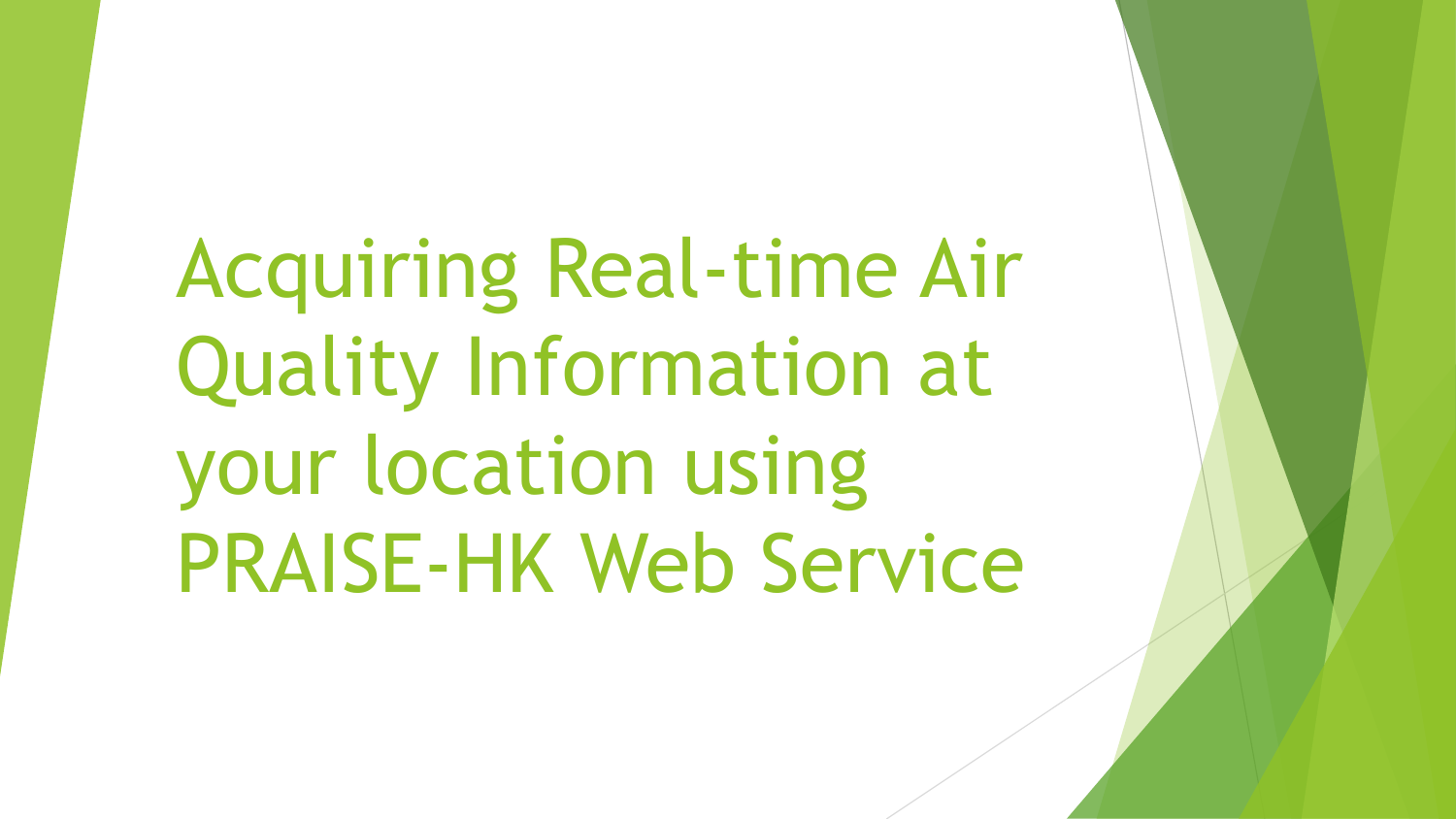### What is PRAISE-HK?

<http://praise.ust.hk/>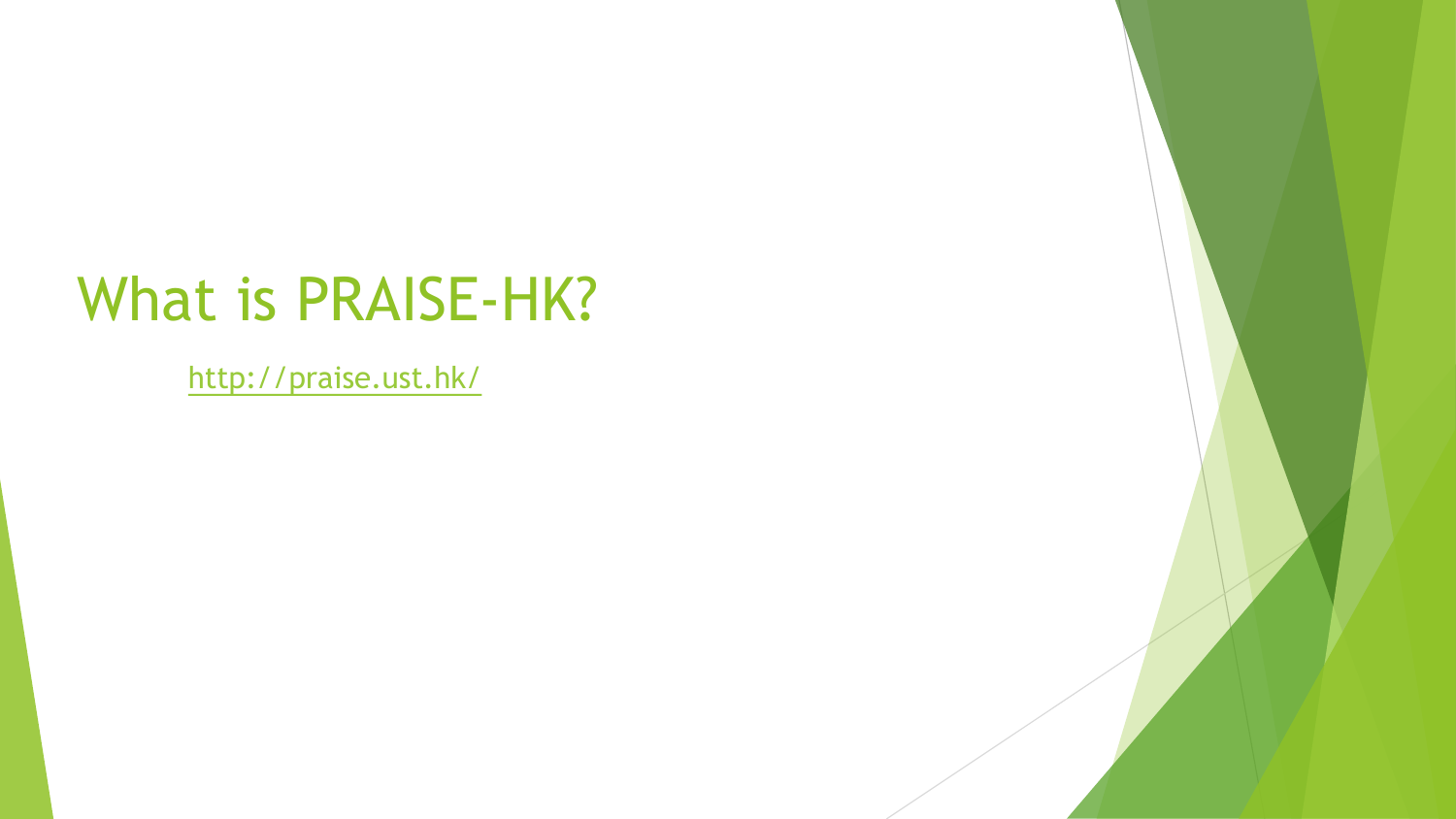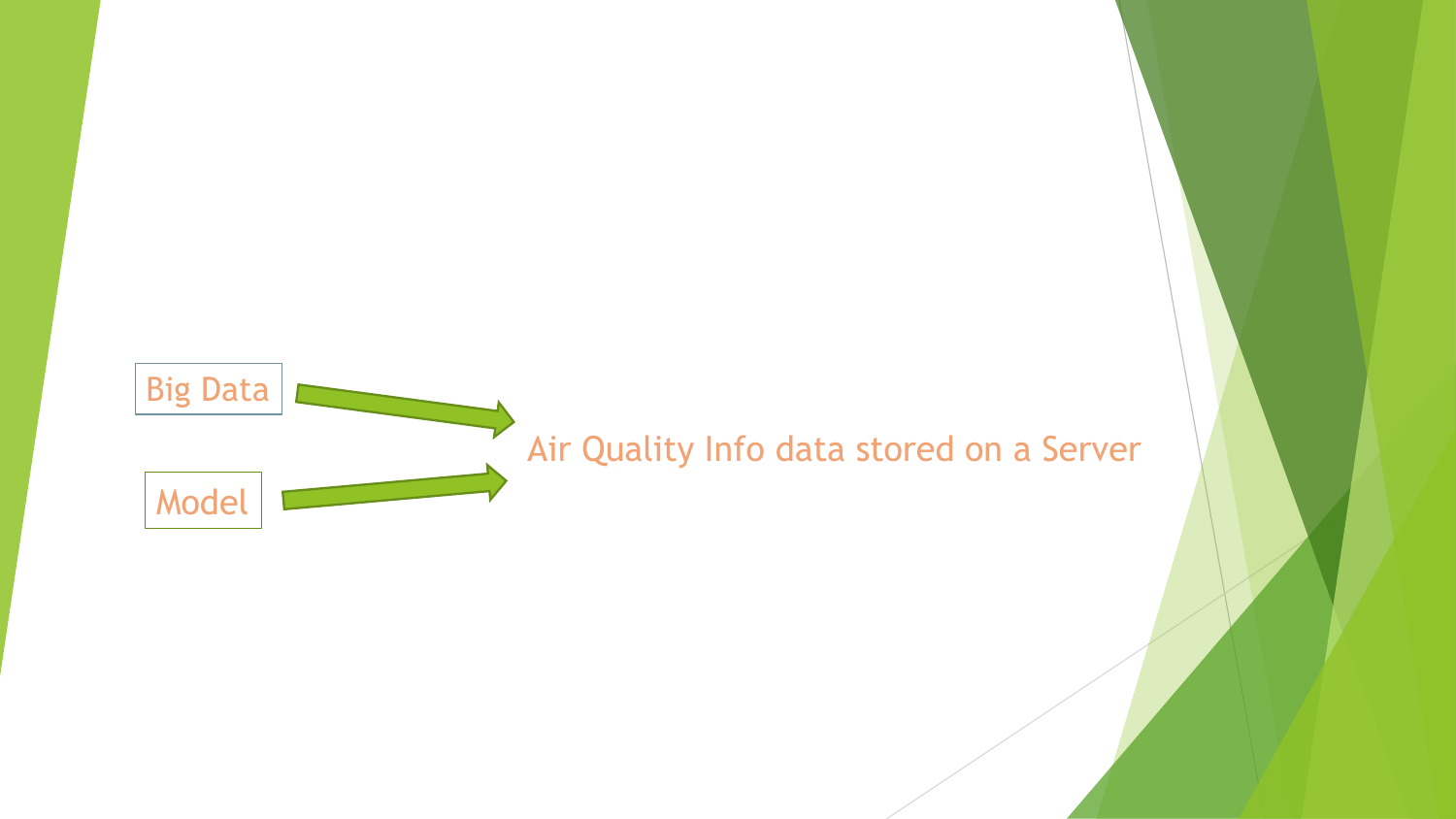## PRAISE-HK air quality information

- High data-density (down to street level)
- High accuracy
- Able to provide 48-hour forecasted air quality information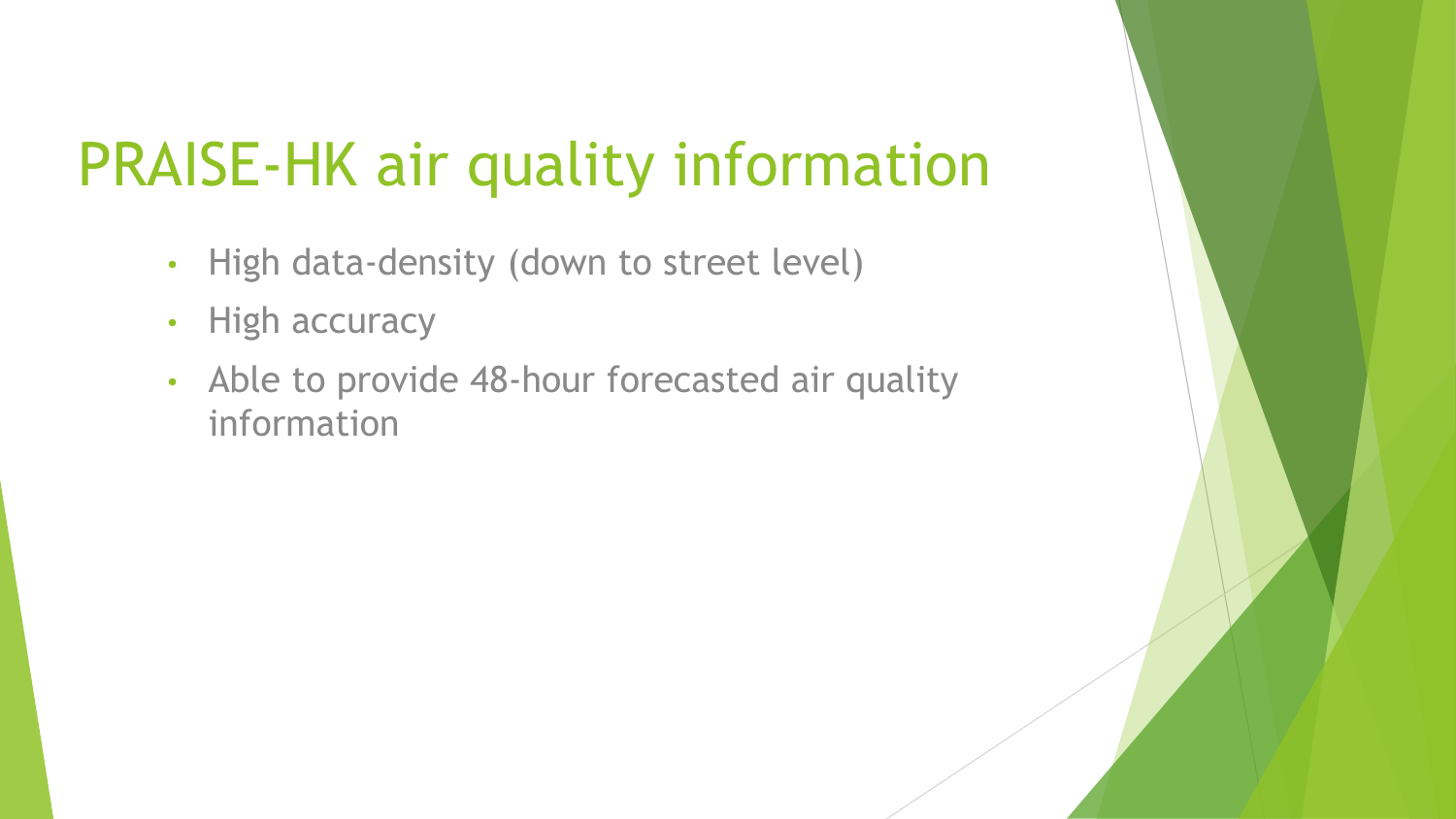Air quality information which includes:

- 1. Air Quality Health Index (AQHI)
- 2. % added short-term health risk (%AR)
- 3. Concentration of air pollutants Nitrogen Dioxide (NO2), Ozone (O3), Respirable Suspended Particulates (PM10), Fine suspended particulates ( PM2.5), and Sulphur Dioxide (SO2)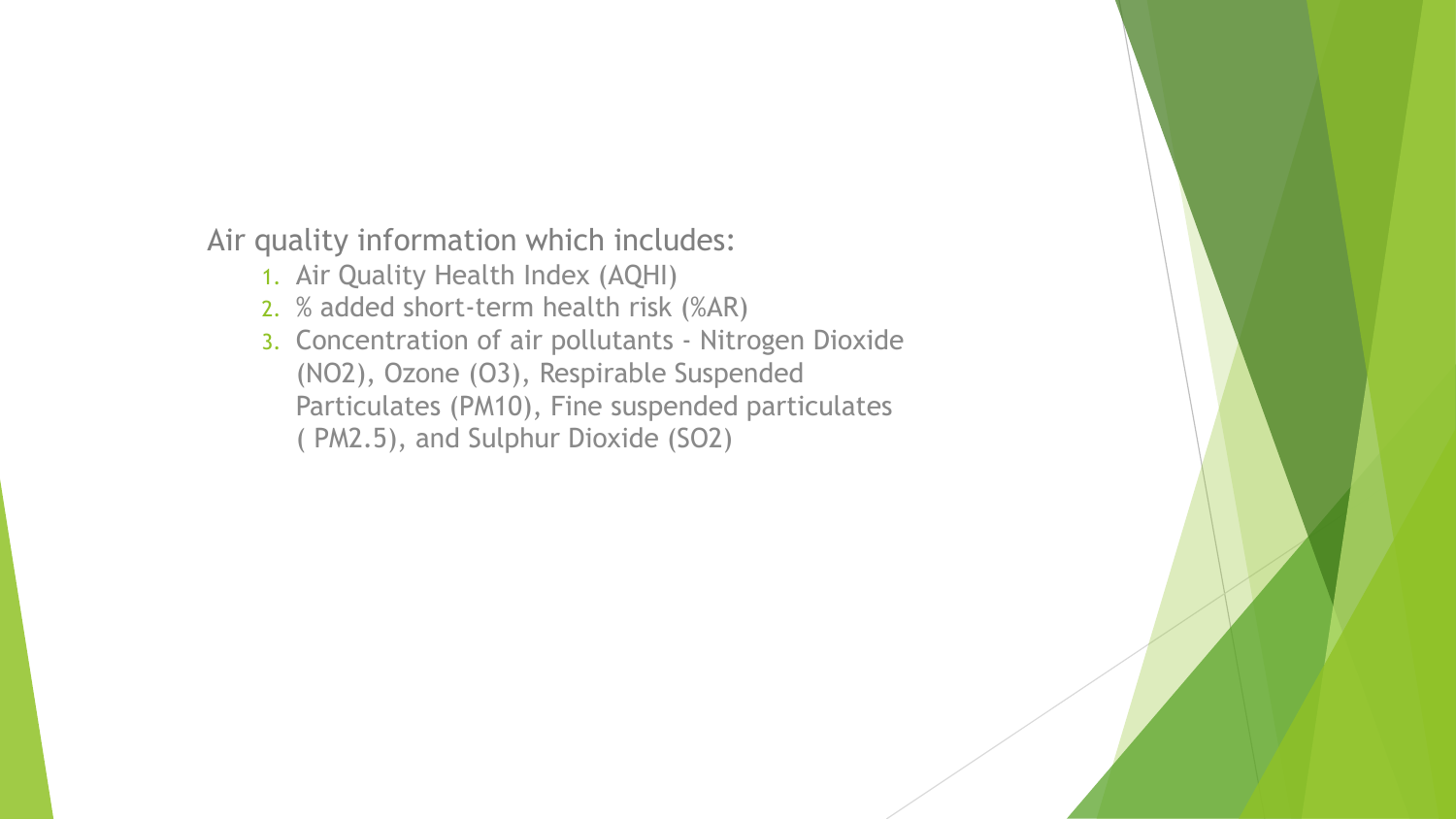### How to access Air Quality Info on the PRAISE-HK Server?



PRAISE-HK Server (with web service running)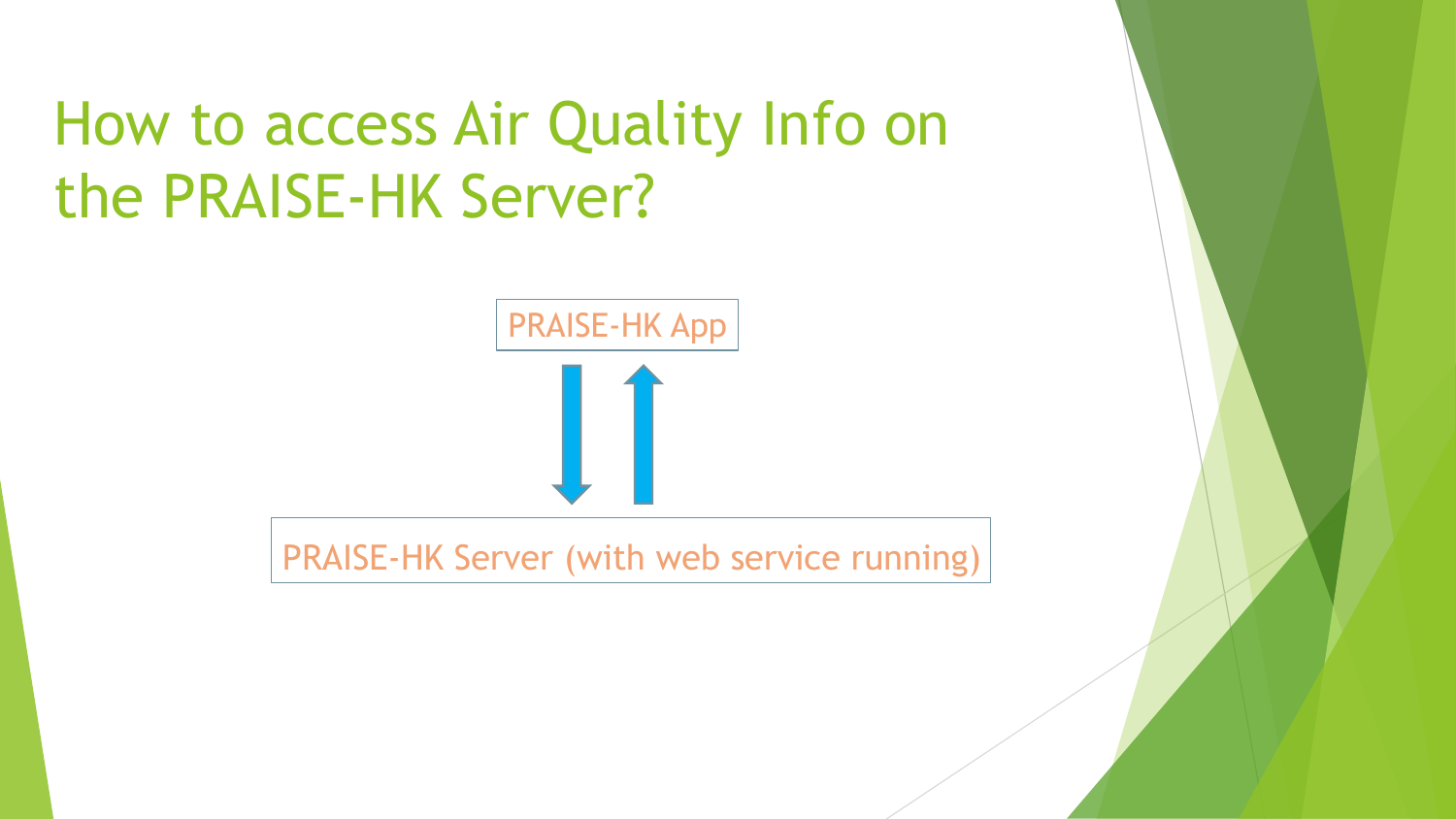### What is Web Service?

- A service offered by an electronic device to another electronic device, communicating with each other via the Web.
- Similar to communication between human (that using a web browser) and a web server.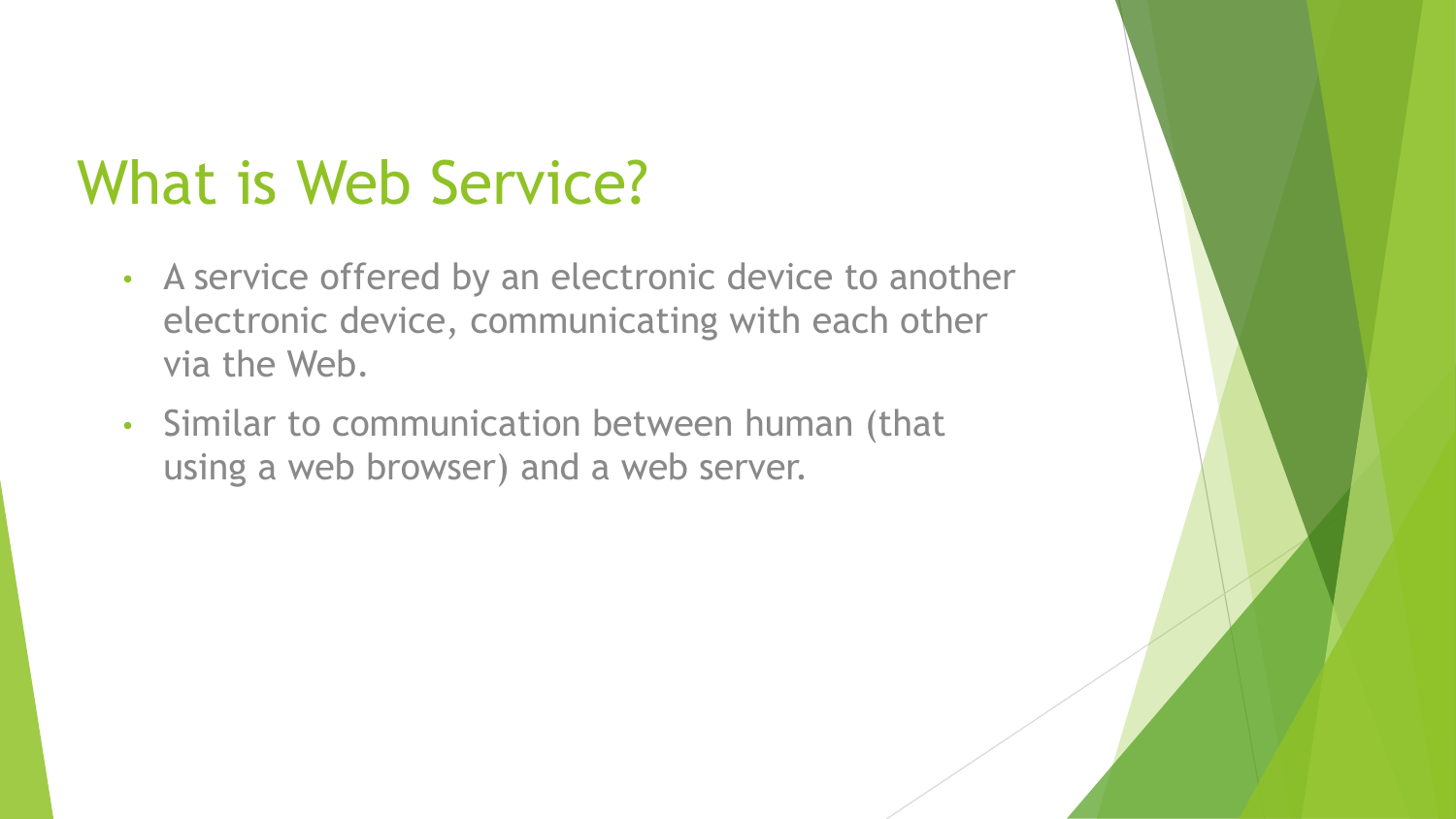# How to access the PRAISE-HK Web Service?

Use an Application Programming Interface (API)

e.g. *https://praise-web.ust.hk/uwsgi/praiseservice/?todo=get\_data&lng=114.155780&lat=22.338711&...*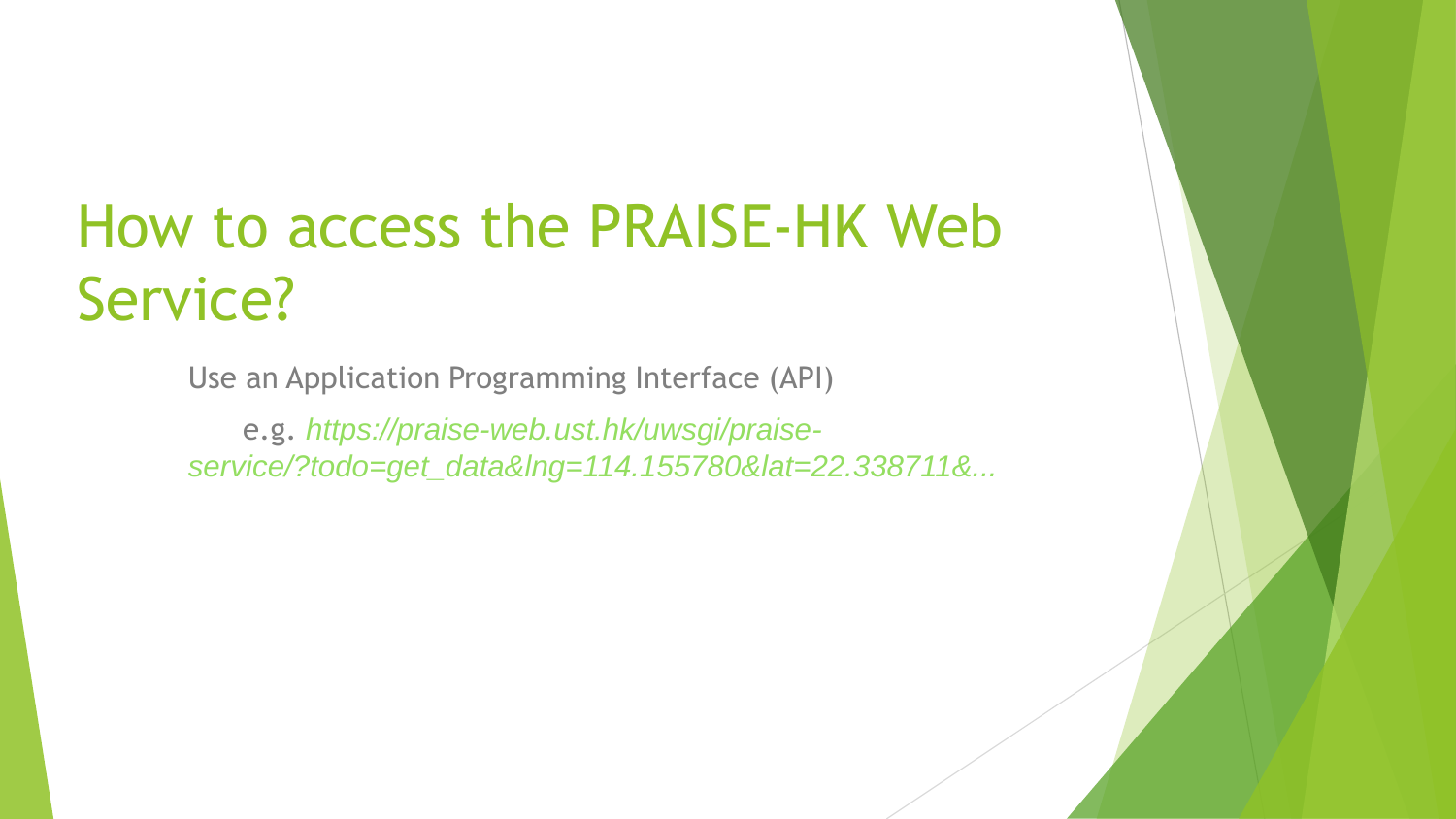The URL is long….(*actually very long!!*):

- 1. Difficult to remember
- 2. Clumsy to input

#### Solution…

#### "PRAISE\_HK\_web" extension

With it, just need to provide some critical parameters:



But what is *extension*?

*<http://ai2.appinventor.mit.edu/reference/other/extensions.html>*